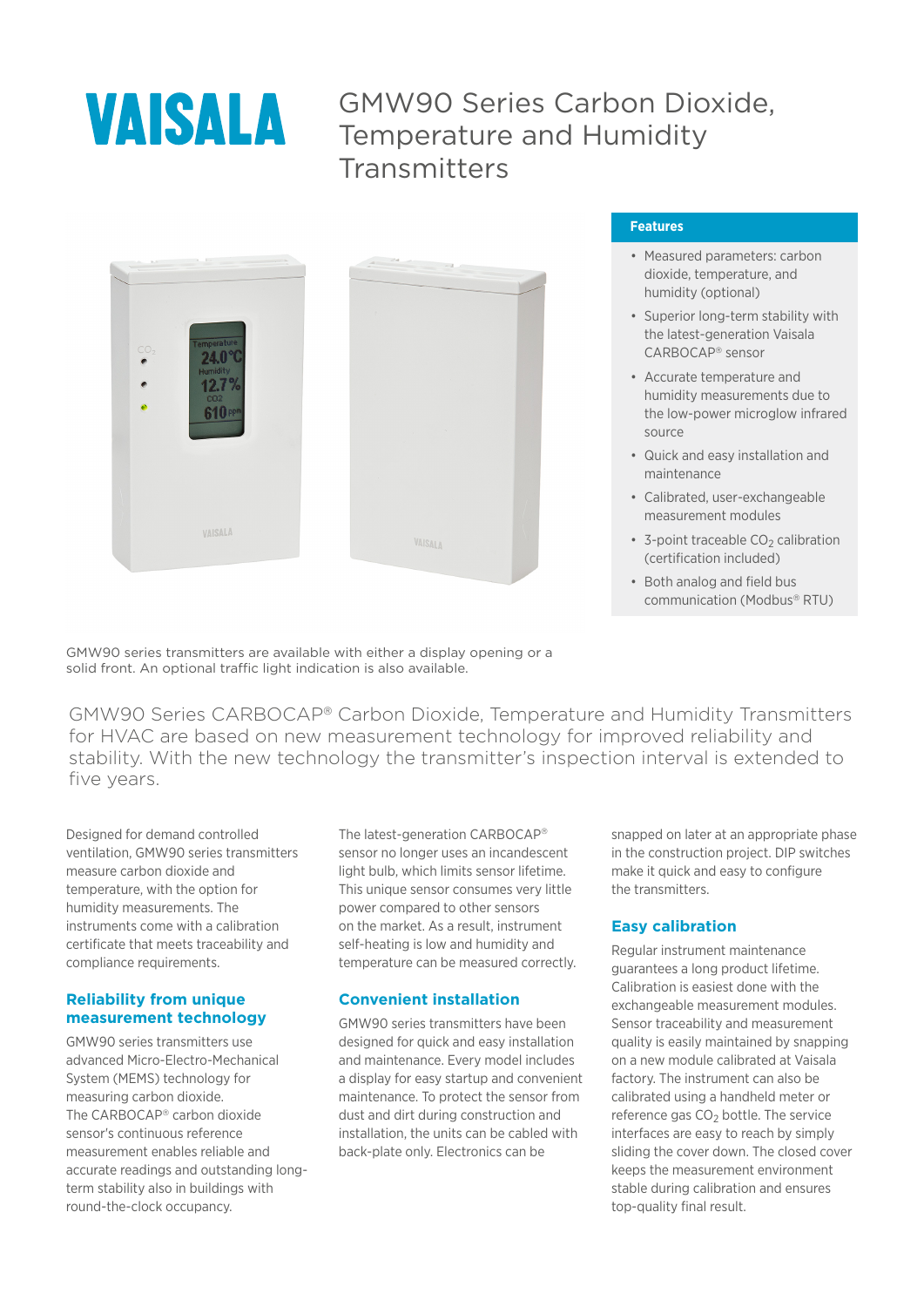## GMW90 dimensions and models



Dimensions (in mm) of GMW90 series transmitter cover (left) and mounting base (right)

#### Models

| Model   | <b>Measurements</b> | Output                                                                 |
|---------|---------------------|------------------------------------------------------------------------|
| GMW93   | $CO2+T$             | 3-wire voltage output                                                  |
| GMW93D  | $CO2+T$             | 3-wire voltage output, with display                                    |
| GMW94   | $CO2+T$             | 3-wire current output                                                  |
| GMW94D  | $CO2+T$             | 3-wire current output, with display                                    |
| GMW93R  | $CO2+T+RH$          | 3-wire voltage output                                                  |
| GMW93RD | $CO2+T+RH$          | 3-wire voltage output, with display                                    |
| GMW93RA | $CO2+T+RH$          | 3-wire voltage output, with display and CO <sub>2</sub> indicator LEDs |
| GMW94R  | $CO2+T+RH$          | 3-wire current output                                                  |
| GMW94RD | $CO2+T+RH$          | 3-wire current output, with display                                    |
| GMW95   | $CO2+T$             | Modbus RTU output                                                      |
| GMW95D  | $CO2+T$             | Modbus RTU output, with display                                        |
| GMW95R  | $CO2+T+RH$          | Modbus RTU output                                                      |
| GMW95RD | $CO2+T+RH$          | Modbus RTU output, with display                                        |
| GMW90   | $CO2+T$             | Analog or Modbus RTU output (configurable)                             |
| GMW90R  | $CO2+T+RH$          | Analog or Modbus RTU output (configurable)                             |